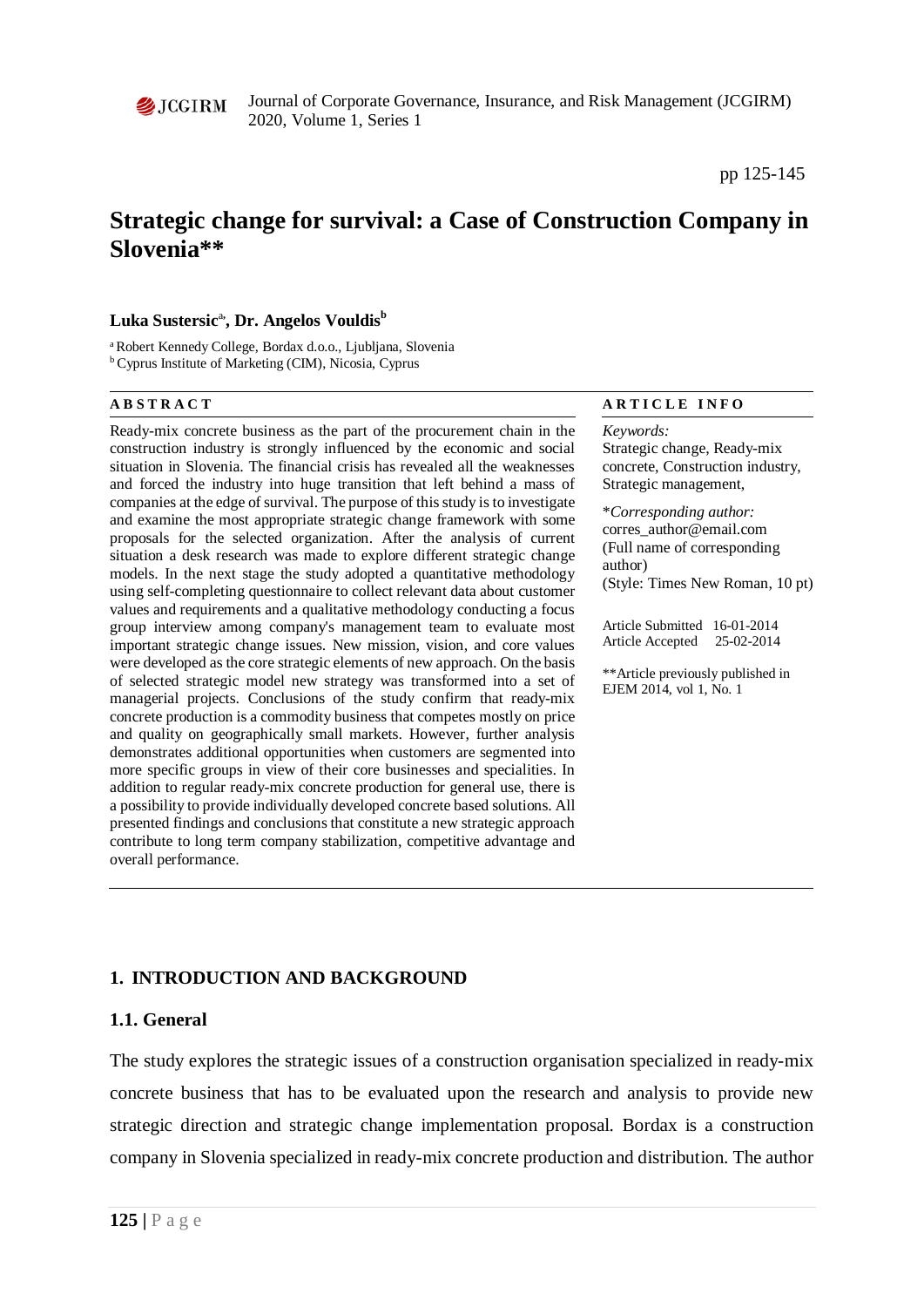of this research project is its general manager with ten years experience in the field responsible for long-standing company performance. Due to the current situation in Slovenian construction industry Bordax needs new strategic approach and business direction to survive and achieve long-term success. In addition, during the economic downturn many problematic aspects flourished among the industry and forced organisations to adapt and change their business approach.

## **1.2. Slovenia**

Slovenia is a small country located between Central Europe and the Balkans (CIA - Central Intelligence Agency, 2013). It established independence in 1991 when it separated from Yugoslavia (Prunk, et al., 2011). The new political situation forced the nation to transfer the whole industry toward European markets. The economy adapted and started to grow constantly above 4% annually. Industry was based mostly on local services and light industry such as automotive and pharmaceutical industry, as well as information and communication technology (Prunk, et al., 2011). With the highest Gross Domestic Product (GDP) among national economies in Central Europe, Slovenia enrolled European Union and NATO in 2004 (CIA - Central Intelligence Agency, 2013). Further economic growth and stable political transition resulted in the adoption of EURO as a currency in 2007 (CIA - Central Intelligence Agency, 2013).

#### **1.3. Construction industry in Slovenia**

Similar to the national economy the construction industry collapsed after Yugoslavia failure (Chamber of Commerce and Industry of Slovenia, 2011). But the industry restored fast due to underfed Slovenian infrastructure and residential segment. The national motorway building program began in 1994, housing, business and shopping centres, power plants, wastewater treatment facilities and many other infrastructure objects had to be built (Chamber of Commerce and Industry of Slovenia, 2011). After 2004 the access to international capital became even easier because of to international capital markets accessibility. However, the financing of construction projects mostly relied on the local banking system resulting in undercapitalized organisations and investors. After 2008 the value of construction put in place, shown in figure 1, reached a peak at 4,71 billion, but rapid economy decline stroke the industry and all past problems arose (Grm, et al., 2012).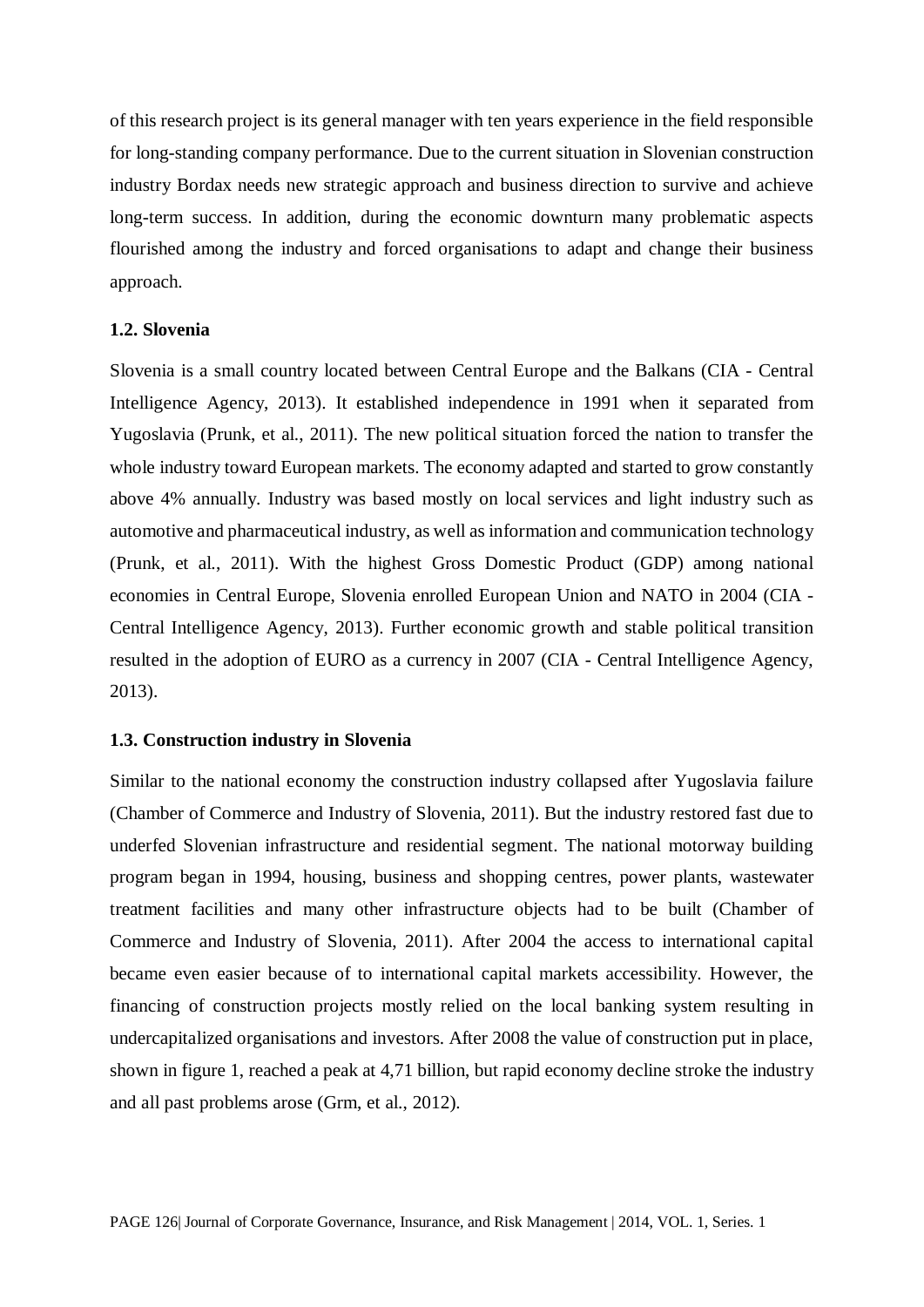

Figure 1: Real indexes of the Value of construction put in place (Demsar, 2013)

#### **1.4. Construction company**

Bordax is a small organisation specialized in ready-mix concrete industry that produces and distributes its main product in the central part of Slovenia. Because of technology requirements the concrete delivery is geographically limited to 50 kilometre circle around the concrete batching plant located at the edge of capital city Ljubljana. Concrete is a perishable product manufactured on demand and has to be delivered and poured at a construction site within two hours. The company with 13 employees and total revenue of  $3,017,000 \in \mathbb{R}$  in 2012 owns one concrete mixing plant with the production capacity up to 60 cubic meters of concrete per hour and seven trucks to deliver and pour concrete at construction sites.

Conservative strategy in the past by avoiding huge and high risk construction projects allowed the company to become recognizable and trusted business partner in 2012. However a collapsed market cannot provide any profitability and long-term prosperity to the whole industry, which lacks the liquid assets at very low production level. Ready-mix concrete industry fully depends on the construction sector that is currently in a deep recession. The rapid decline of the readymix concrete demand forces all competitors to decrease prices to sustain desired production. During the last three years of business Bordax has lost all the profitability although the production remains relatively high. Organisation management has to balance between the optimal production level, access to liquid assets, and price accepted by customers. The risk of unpaid goods sold is high as the whole construction industry lacks the financial resources to support operational cost and ongoing construction projects.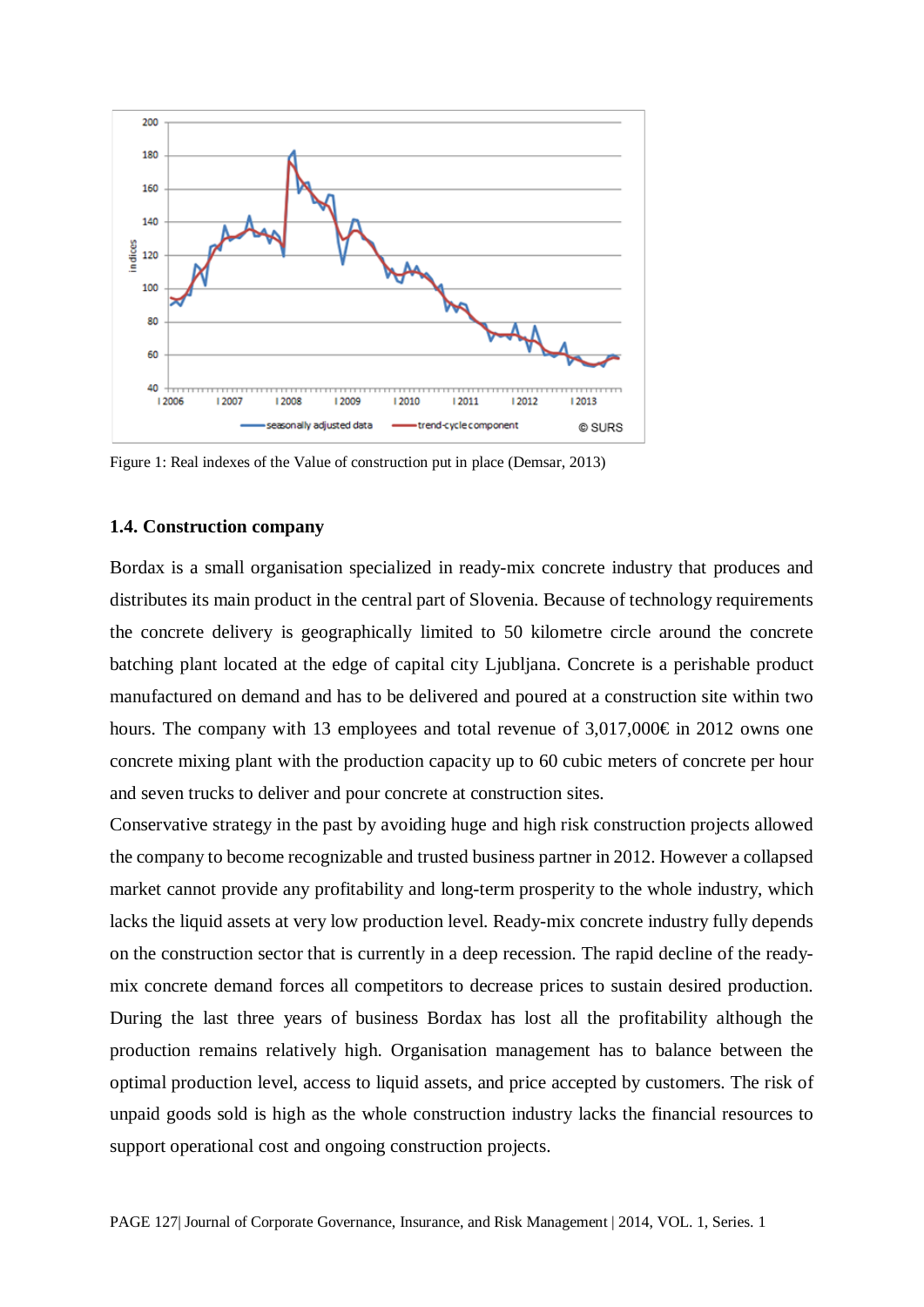#### **1.5. Company's market position analysis**

According to Porter (2008) the company's position and performance strongly depends on its market position and relation toward direct competitors, suppliers, customers, substitute providers, and possible new entrants. Additionally, government policies also have strong influence on the industry as whole. Most powerful entity is presented by customers due to extremely low demand. They can easily get good prices for goods without payment in advance or payment warranty. Small investors and customers are still loyal to their concrete supplier, while the negotiations for businesses above 1,000 cubic meters of concrete put the end price at the highest bargain priority for the customer. Political and lobbying network can provide many business opportunities but it may be perceived as a step over the ethical and business transparency.

Many new entrants have stepped into ready-mix concrete business recently. Theirs most common strategies were based on the lowest possible price offering to customers. After three years the whole market faces sales price decreasing spiral that cannot be controlled anymore.

Similarly to competitors, raw material suppliers for the industry lack the bargain power in procurement chain. Cement producers shrink the business and divest wherever it is possible. Bordax can choose among many raw material providers although it has to keep the control over the production avoiding too frequent replacement of essential materials such as cement and aggregates.

Concrete is most common building material in the world and there are many different implementations possible. However Slovenia has a great opportunity of untapped wood. More than 60% of national land is covered by forest while only a small part of houses is built from wood. There are no threats in a short-term period, but during next 30 years the concrete consumption will gradually decrease. Main reason lies in the values of Slovenian people. As stated in the Eurostat Statistical Book (2013) 68.7% of people in Slovenia live in houses, whereas the percentage of people living in individual houses in whole Europe stops at 34.4%. As the company's most important customer segment includes small constructors and individuals, such information presents important long-term trend of concrete consumption.

Most common tool for analyzing internal and external performance factors is analysis of strengths, weaknesses, opportunities, and threats known as SWOT analysis (ProvenModels, 2013). Avoiding huge and risky construction projects has caused more stable and sustained business growth although not so expansive as in the whole construction industry. Consequently the company market position moves more toward individual residential segment and private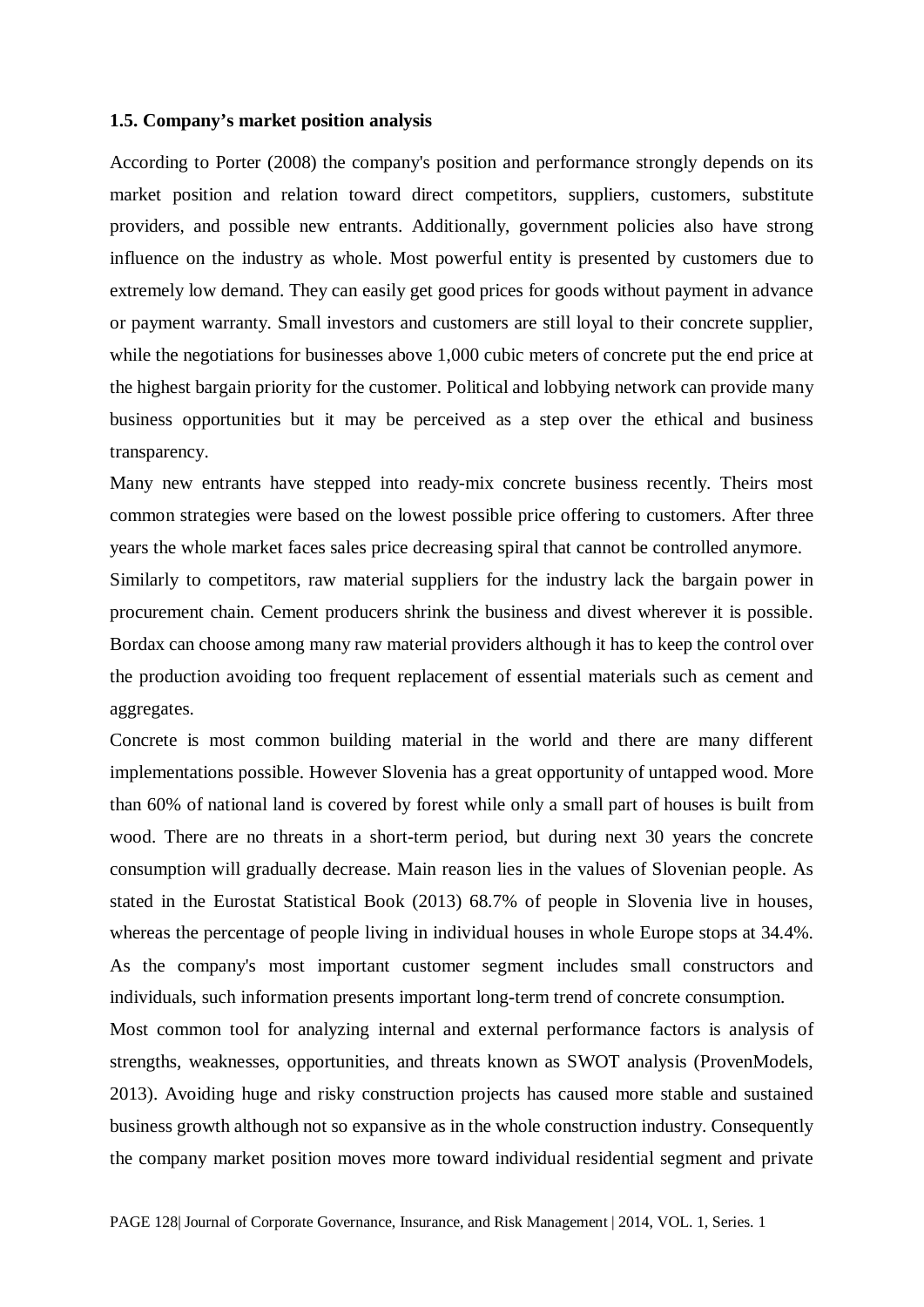small investors' projects. As the industry shrinks and product prices decline the management has to adjust the business to new environment and business conditions. Bordax SWOT analysis described in table 1 targets issues that are part of the most important objectives of this research project.

| <b>Strengths</b>                                                                                                                                                                                                         | Weaknesses                                                                                                                                                                                                                                                                                                                                                                                                                           |  |  |
|--------------------------------------------------------------------------------------------------------------------------------------------------------------------------------------------------------------------------|--------------------------------------------------------------------------------------------------------------------------------------------------------------------------------------------------------------------------------------------------------------------------------------------------------------------------------------------------------------------------------------------------------------------------------------|--|--|
| Stable and sustained production quality<br>Stable level of production and sales<br>regarding the industry situation<br>Long-term partnership and many small<br>customers with high loyalty<br>Low employees' fluctuation | Weak lobbying and political network<br>No experience in investments in civil<br>engineering projects<br>Liquidity problems and lack of financial<br>resources<br>Low business profitability and ROI                                                                                                                                                                                                                                  |  |  |
| Opportunities                                                                                                                                                                                                            | <b>Threats</b>                                                                                                                                                                                                                                                                                                                                                                                                                       |  |  |
| Target a niche market on special concrete<br>mixtures<br>Developing internal R&D division to<br>implement new products<br>Acquire additional production plant                                                            | Collapsed construction industry in Slovenia<br>that is unpredictable<br>High level of corruption<br>New entrants without any experience could<br>step into business as there are many unused<br>facilities<br>Volatile supply of fly-ash as scarce raw<br>material for concrete production<br>High risk to close the sales without getting<br>payed<br>Many companies go bankrupt daily<br>Financial systems do not support industry |  |  |

Table 1: Bordax SWOT analysis (Bordax d.o.o., 2013)

Although partnership and low employees' fluctuation increase business stability, there is no experience in lobbying within political and construction investors networks to achieve huge public construction projects. However, the mentioned business segment can be profitable but ready-mix concrete providers are not powerful business actors to achieve higher revenues and positive cash-flow. As the construction sector transfers rapidly toward many new small companies it is hard to predict future business performance.

## **2. LITERATURE REVIEW**

Change has become a permanent way organisations inevitably adopt to survive and sustain. Industry consolidations, mergers and acquisitions, and global competitiveness lead organisations to different competitive pressures and more strategic alliances (Balogun & Hailey, 2008). During economic downturn a pressure toward organisational realignment increases and organisations have to change their structure, systems, and processes to readapt their business approach as the environment turns around. Importance of organisations' strategies and their changes has the crucial role for organisations' future performance and

PAGE 129| Journal of Corporate Governance, Insurance, and Risk Management | 2014, VOL. 1, Series. 1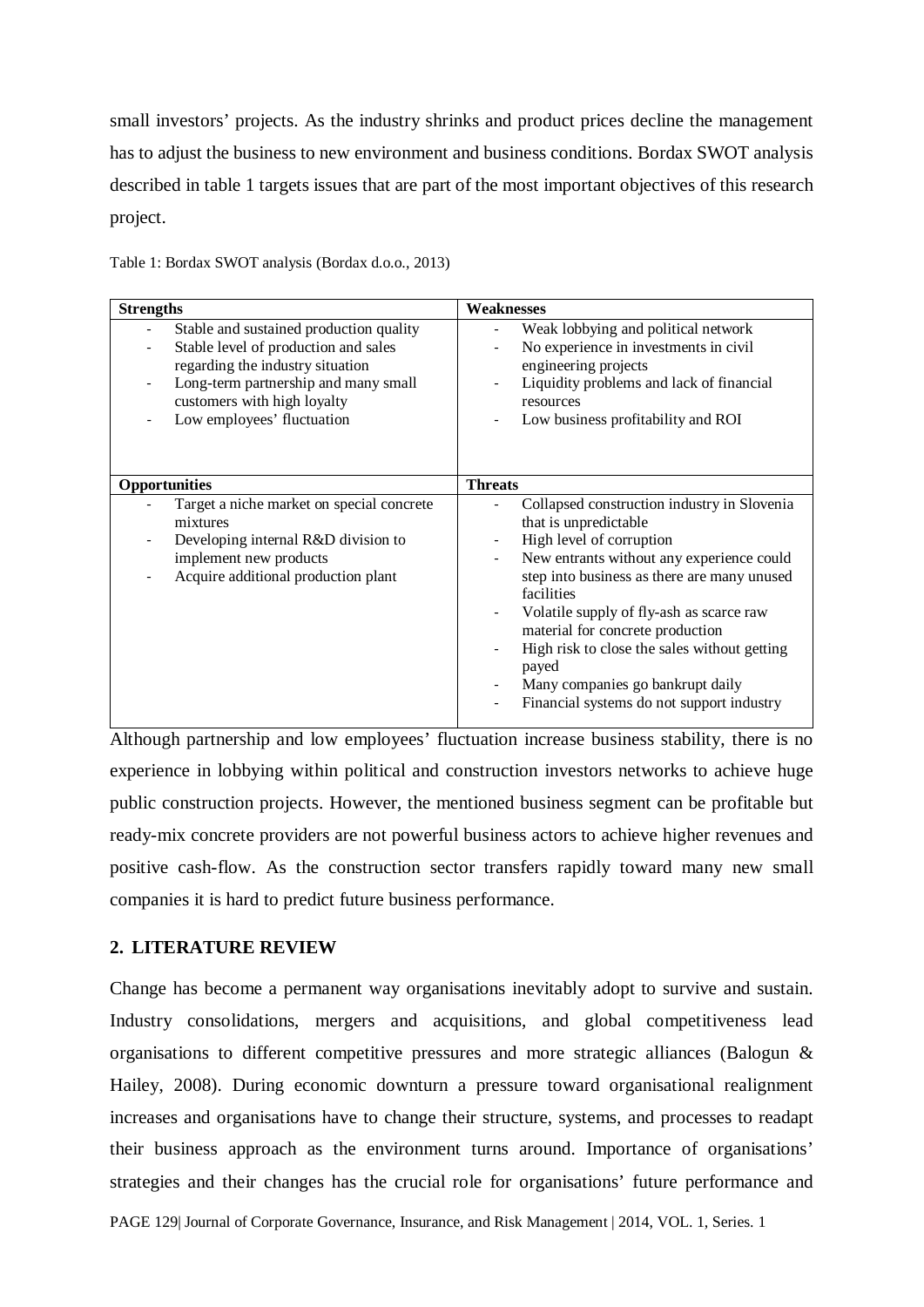survival. The main features that influence a strategic change implementation are time that is available to implement the change and the extent of the change (Balogun, 2001). Two general types of change commonly and widely accepted in literature are continuous and episodic change. Balogun (2001) defines change types from the aspects of speed and scope and identifies the following four different types of strategic change: evolution, adaptation, revolution, and reconstruction (table 2).

Table 2: Types of change (Balogun, 2001)

#### **Extent of change**

|                        |             | <b>Transformation</b>                                                                                                                                                                                                                   | Realignment                                                                                                                                                                                                                         |
|------------------------|-------------|-----------------------------------------------------------------------------------------------------------------------------------------------------------------------------------------------------------------------------------------|-------------------------------------------------------------------------------------------------------------------------------------------------------------------------------------------------------------------------------------|
| change<br>$\mathbf{f}$ | cremental   | <b>Evolution:</b><br>Transformational change implemented gradually<br>through inter-related initiatives; likely to be<br>proactive change undertaken in participation of<br>the need for future change                                  | <b>Adaptation:</b><br>Change undertaken to realign the way in<br>which the organisation operates;<br>implemented in a series of steps                                                                                               |
| <b>Speed</b>           | Bang<br>Big | <b>Revolution:</b><br>Transformational change that occurs via<br>simultaneous initiatives on many fronts; more<br>likely to be forced and reactive because of the<br>changing competitive conditions that the<br>organisation is facing | <b>Reconstruction:</b><br>Change undertaken to realign the way in<br>which the organisation operates with many<br>initiatives implemented simultaneously;<br>often forced and reactive because of a<br>changing competitive context |

Several authors explain the change of organisational culture and employees' new values and behaviour as the most important stage of strategic change that must be undertaken although it takes time (Kotter, 1995). But gradually implementing change that keeps going on for a longer period tends to become less in line with the environment and political aspect of decision making becomes more powerful than intellectual (Johnson, 1992). At one moment more rapid and fundamental change must occur and such change increases the resistance while rearranged systems, structures, and processes replace the way people used to do their job (Johnson, 1992). Additionally, an important role of strategic change implementation consists of the power of change managers. Often outsourced consultants provide more efficient and apolitical way to speedup the change process (Balogun, 2001). Besides they tend to get more relevant information regarding the organisation culture and employees' willingness to transform. In fact, the change is not about changing systems and structure; it is about changing people (Balogun, 2001). This is the reason why many theorists mostly focus on organisational culture.

#### **2.1. Theories, Frameworks, and Models**

PAGE 130| Journal of Corporate Governance, Insurance, and Risk Management | 2014, VOL. 1, Series. 1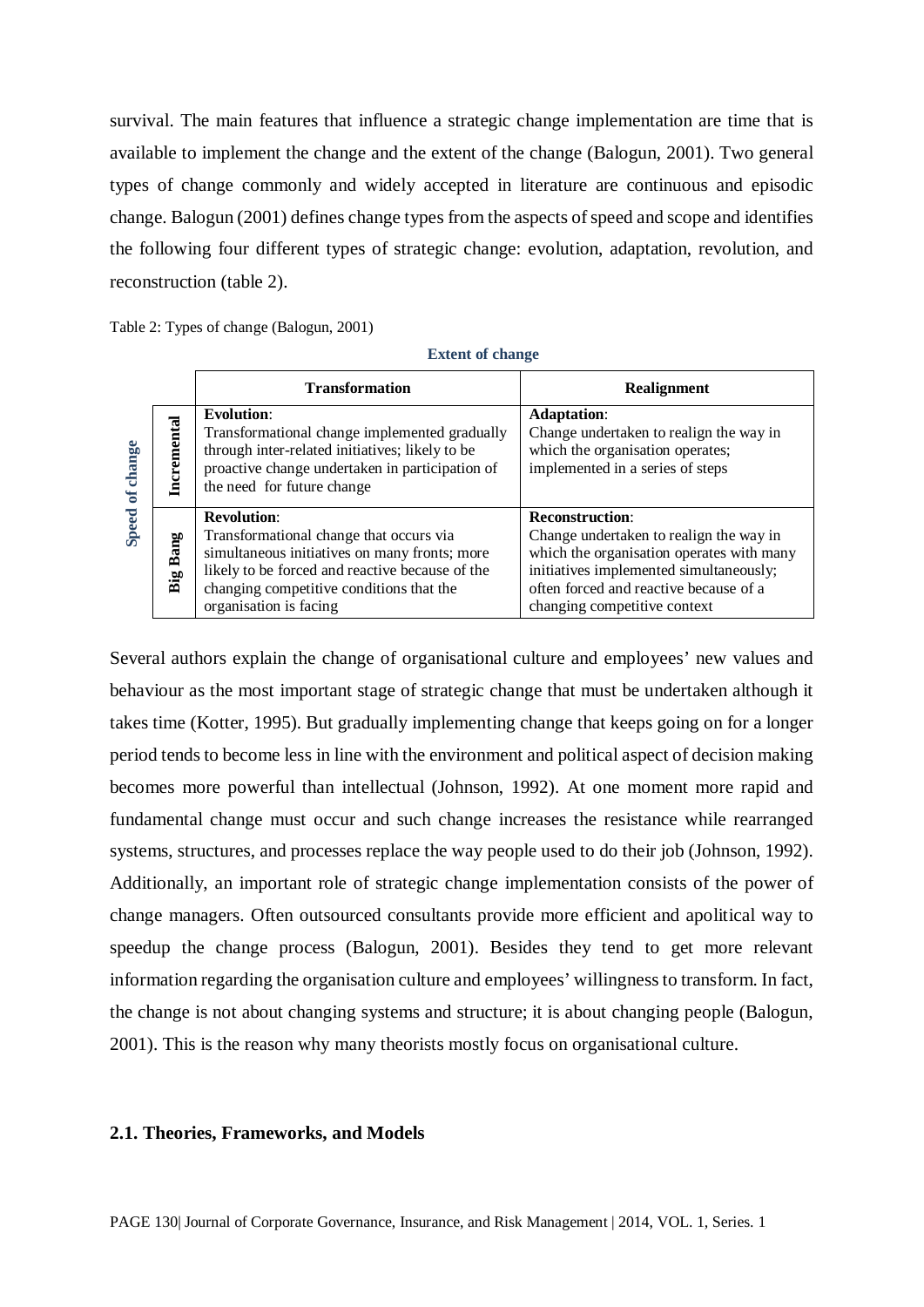According to Rajagopalan and Spreitzer (1997) many authors try to define and explain strategic change and its implications, but still there are many contradictory findings with wide range of understandings about strategic change. They define the strategy change as a difference in the form, quality, or state over time in an organisation alignment with the environment (Rajagopalan & Spreitzer, 1997). Julia Balogun (2001) argues that there is no simple way and general framework that will work in all cases of strategic change. Several authors agree that strategic change is the most difficult, dangerous, and doubtful process to initiate a new way of doing business (Kotter & Schlesinger, 2008; Tichy, 1982). Strategic change leadership requires a clearly defined vision with concrete objectives and achievable goals to develop strategic change program and its implementation (Macmillan & Tampoe, 2000). All mentioned aspects of the strategic change lead to many different perceptions, approaches, and theoretic models that are briefly described below.

Kurt Lewin (1951) defined change as a three step process with unfreeze, change, and freeze stages and provided ground theory for many new strategic change models that appeared later. Unfreeze stage presents preparation for change and first step out of the comfort zone toward the next stage of implementing change. This often confusing stage ends after the change process stabilization and moves into the last stage of the change process. The theoretical perspective of organisation's transition can also be explained with technical, political, and cultural ongoing dilemmas each organisation has to adopt and manage (Tichy, 1982). According to Tichy (1982) managers too often target just small components of the overall change problem and behave more tactically than strategically. They tend to use the same levers based on their past experience irrespective of the nature of the problem. During the 80s managers established their strategies through changing organisational structure mostly but they rarely succeeded. McKinsey 7S strategic model went beyond organisational strategy and structure that provided seven different influencing factors for successfully implementing strategies (Waterman, et al., 1980). Although three hard elements strategy, structure, and systems were important, the model addressed also additional four soft elements such as skills, staff, style, and shared values. Burke and Litwin (1992) target organisational change from transformational and transactional sets of variables and leadership set of concerns depends on the scope of required change. For minor step-by-step adjustments a transformational layer takes most of management concerns while rapid change requires leadership to conduct the transactional change approach (Burke & Litwin, 1992). Nowadays many consultants providing support and advice in the field use Kotter's eight steps of leading change model as the most appropriate due to its simplicity and clear linear path,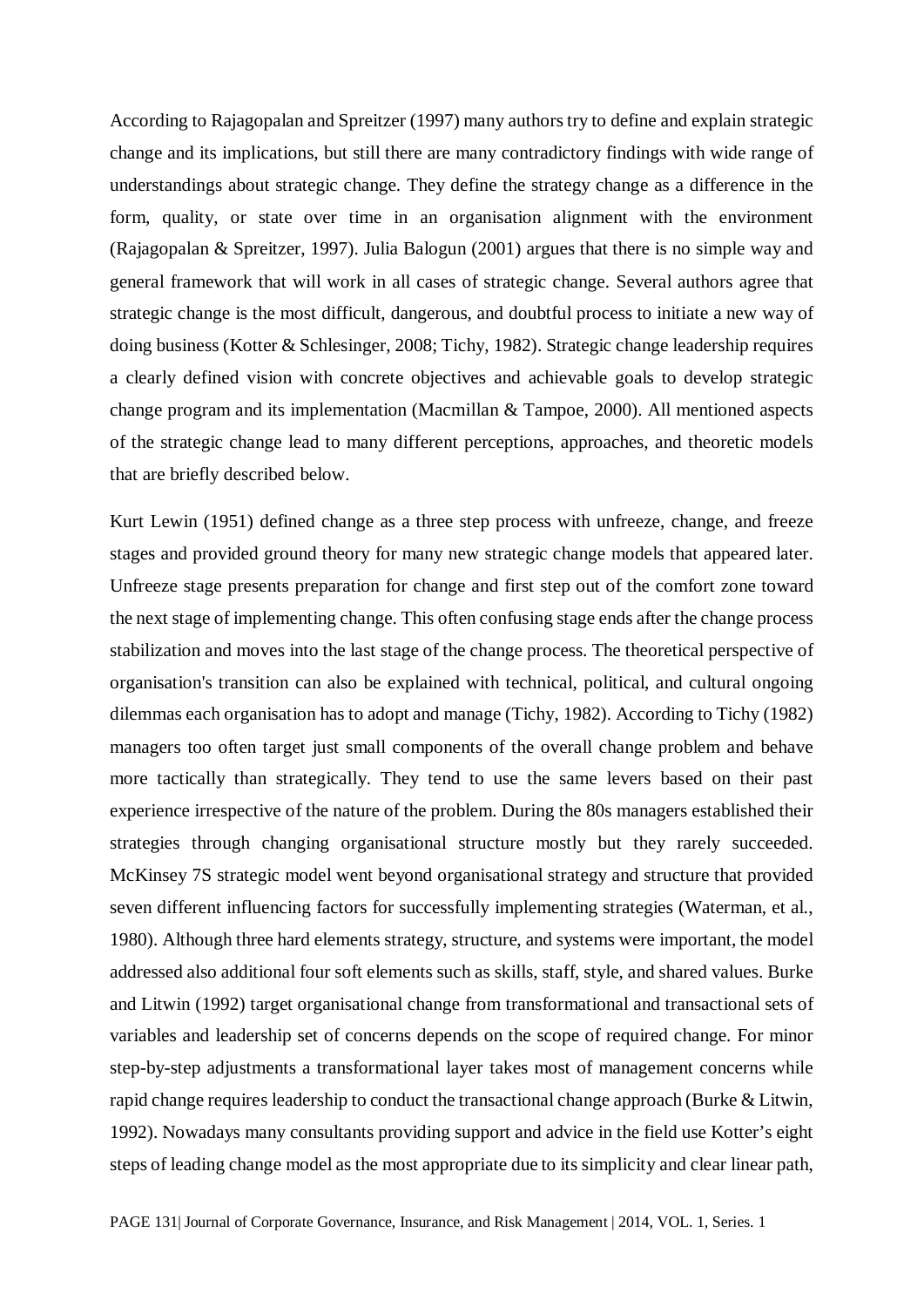but leading change does not mean implementing tasks just step by step (Kotter & Schlesinger, 2008). Most concerns target resistance among company's employees and provide different managing methods to balance through the change process. The management team has to create high motivation among employees and the need of urgency to speed up change. Celebrating small wins on a change path represents a strong motivation factor, although the whole transition takes time to adapt the way people do their job. Quite a different perspective to strategic change is described by change kaleidoscope framework that was developed to help managers design a context sensitive approach which can be balanced during the change process (Balogun, 2001). Kaleidoscope does not provide general framework to be used in all cases as it can help managers develop necessary skills to analyze, judge, and balance their ideas toward desired objectives. There is no linear path described, but many different aspects of the process influence each other. As too many strategic change models are either too academic or too simplified for practical usage integrated approach based on five dimensions was developed by Victor and Franckeiss (2002). They argue that both future and organisational change cannot be easily defined, so change has to be managed proactively including five dimensions of integrated strategic change process (Victor & Franckeiss, 2002). The five dimensions of change is a cyclical model that effectively puts together all the aspects of strategic change within organisation and establishes leadership and communication as most powerful and crucial aspects of strategic change (Victor & Franckeiss, 2002). Due to many failures during strategy implementation process a lot of authors try to develop strategy implementation model that goes beyond organisational structure which is preferred dimension of formulating strategic change by many managers. 5P's strategy implementation model targets purpose, principles, processes, people, and performance as five important functional stages that are further defined in a more detailed way (Pryor, et al., 2007). Authors argued the effectiveness of their proposal by feedback from each process stage; performance measurement system and its connectivity to many other management tools and theories such as SWOT and Balanced scorecard. All models' paradigms and specific areas must be aligned with each other to achieve maximum efficiency and effectiveness (Pryor, et al., 2007).

A variety of change models described different concepts and perspectives that cannot be simply put together into a more sustainable generic theory model. Timeline of theories and their occurrences pictured in figure 20 illustrates the connection between the speed and scope of environmental changes and number of different theories appearances. Due to rapid technology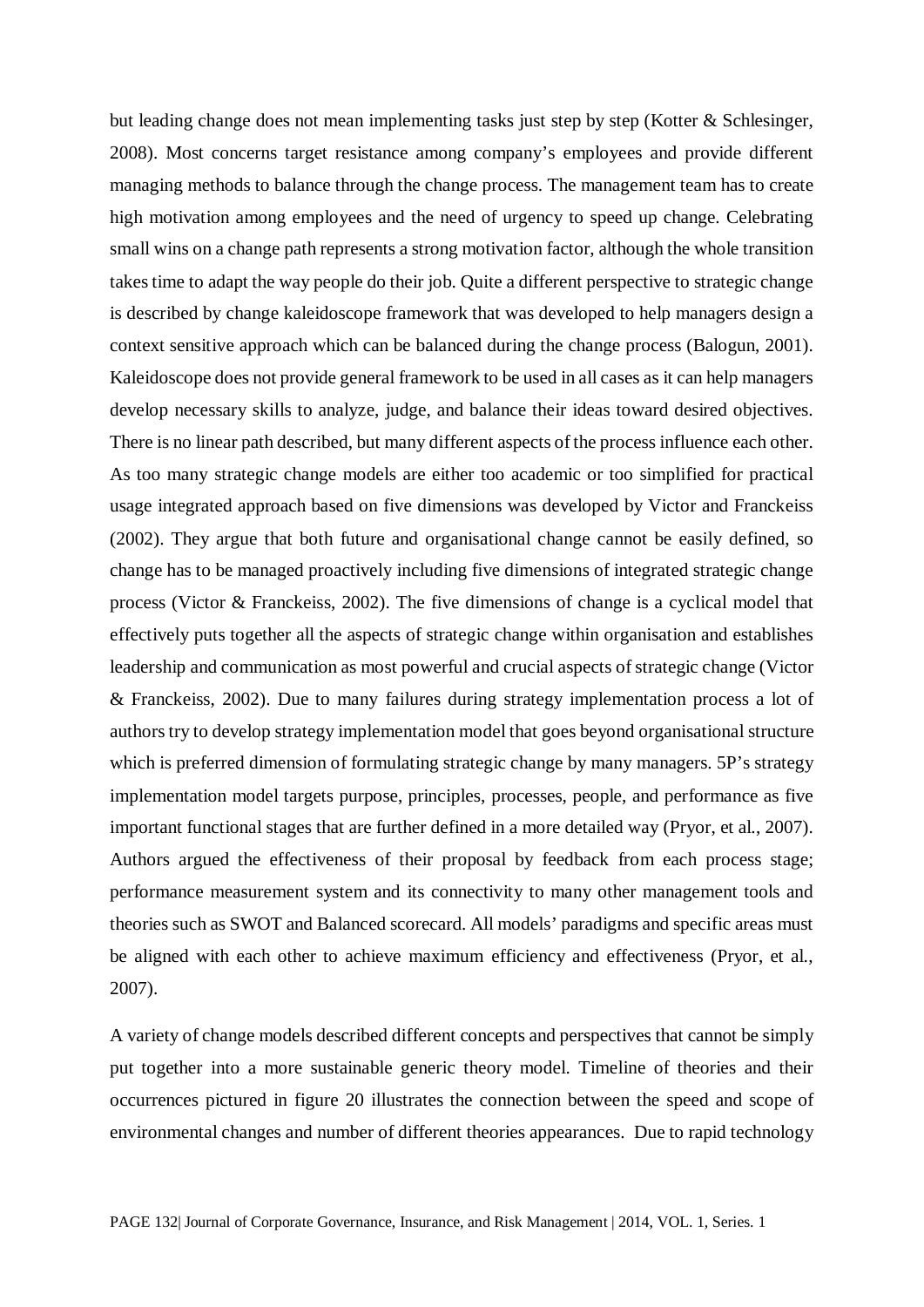development and globalization organisations need to respond to the unpredictable changing environment with flexibility and continuous organisational re-adaptations.



Figure 2: Timeline of strategic change theory models and frameworks

At the end of twentieth century industrial globalization forces organisations toward more rapid and frequent changes and many new theories and models appear. Due to many practical problems in managing change, theory models tend to connect academic research and practical approaches (Victor & Franckeiss, 2002). The five dimensions model by Victor & Franckeiss (2002) proves as a robust cyclical framework that can be managed. However, the main five dimensions are relatively generalized and management can evaluate them regarding the particular case. The more critical aspect should target the possibility to adapt strategic approach easily, which can turn the change process backward. The strategy re-adaptation during the change process should be carefully discussed before its implementation to avoid the case when management put a desired vision and strategy in line with already achieved strategic results. A more detailed model definition is evaluated by 5P's strategy model that can be supported by other managerial tools such as SWOT and Balanced scorecard (Pryor, et al., 2007). A cyclical model is developed on different organisational levels to keep the change process under strict control. Besides, the flexibility is still possible within strategic change directives led by top management. As the model is relatively complex its form can be adjusted to the particular change project according to its size and urgency.

All strategic change frameworks described in the chapter address terms of speed and extent of change as main features that influence the way strategic change is implemented. The change implementation is finished when all new systems, structures, and procedures are deeply adopted into organisational culture (Kotter & Schlesinger, 2008). Although all described models give different perspectives to strategic change they all contain important parts of organisational culture issues, for example communication, symbols, power structures, and organisational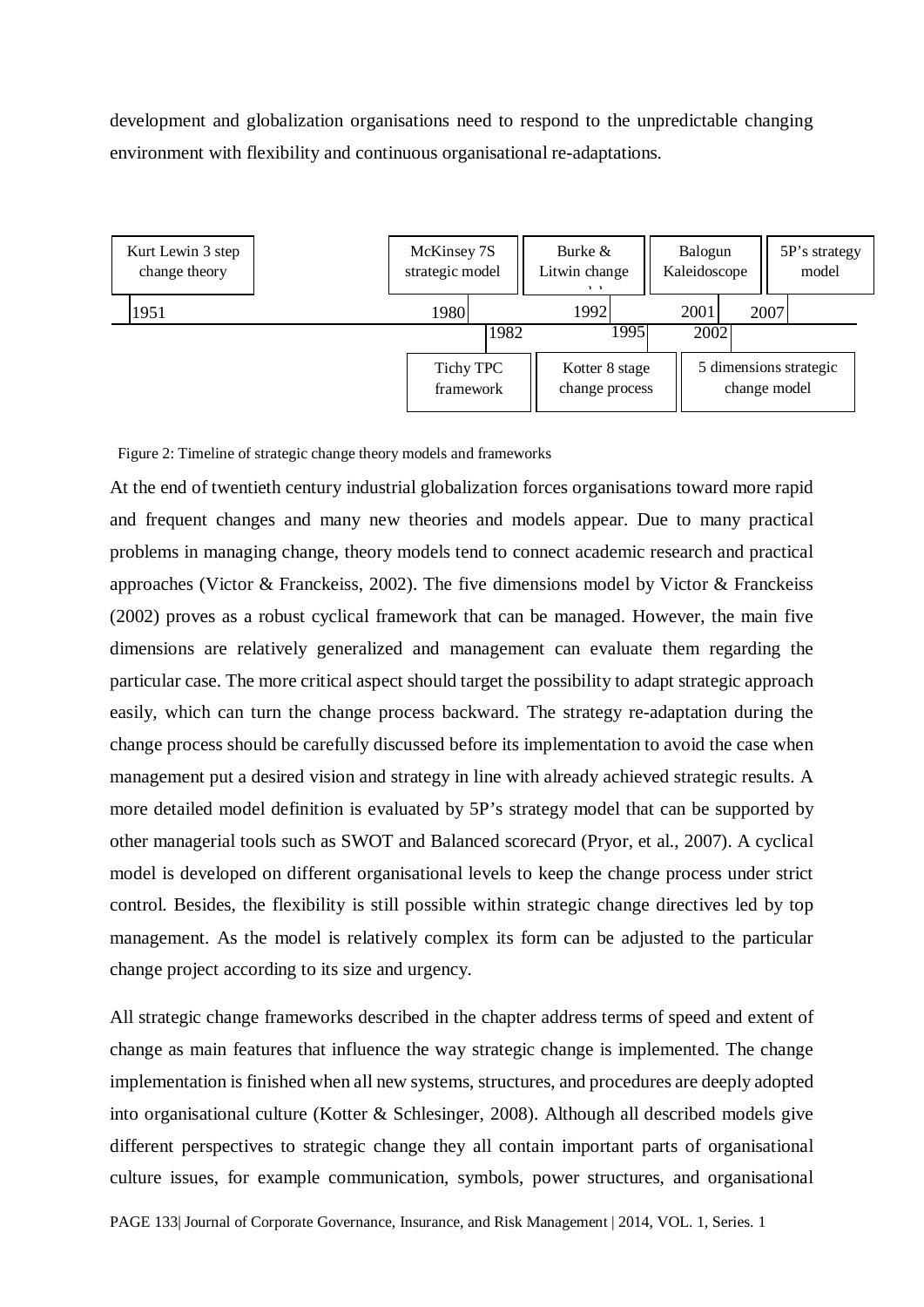culture. Without having an idea where to go and what to do every strategic approach and direction looks fine. The vision has to be clearly transferred to achievable and shared objectives.

## **3. RESEARCH METHODOLOGY**

The literature review and the background presented in previous chapters address profitability and liquidity as main issues influencing organisation's future survival and lead to the following research questions:

- How to stabilize financial part of the business and increase value of liquid assets?
- What are customers' priorities, values, believes, and perceptions about ready-mix concrete usage?
- Are there any new uncovered product segments or new markets to enter?
- What are the issues that make the company recognizable and increase its competitive advantage?
- What are the strategic change issues the company has to fully adopt and implement to survive?
- What measures should be taken to monitor and control the change progress?

## **3.1. Research strategy and design**

Research strategy consists of both a cross-sectional quantitative method used in self-completion questionnaire for a representative group of customers and a focus group interview as a qualitative method of both open and close questions interview taken within the company management team. The main research objective is to evaluate the strategic change program within the company management team upon the findings of the quantitative research approach that is used to collect relevant data about customer values and behaviour.

A simple random sampling method was used to create a relevant sample of 200 respondents from the representative population of 42,852 construction companies in Slovenia. The research population was extracted from the census by Standard Classification of Activities (Statistical Office of the Republic of Slovenia, 2013). The online questionnaire was developed through the internet based tool designed at the Faculty of Social Sciences (www.1ka.si) and was accessed by individual invitation letters sent to all the respondents of the research sample. It mostly consists of closed questions that do not require many respondents' activities and decreases the time needed for fulfilment. However, some open questions can be carefully included to achieve wider customer aspect to the research topic.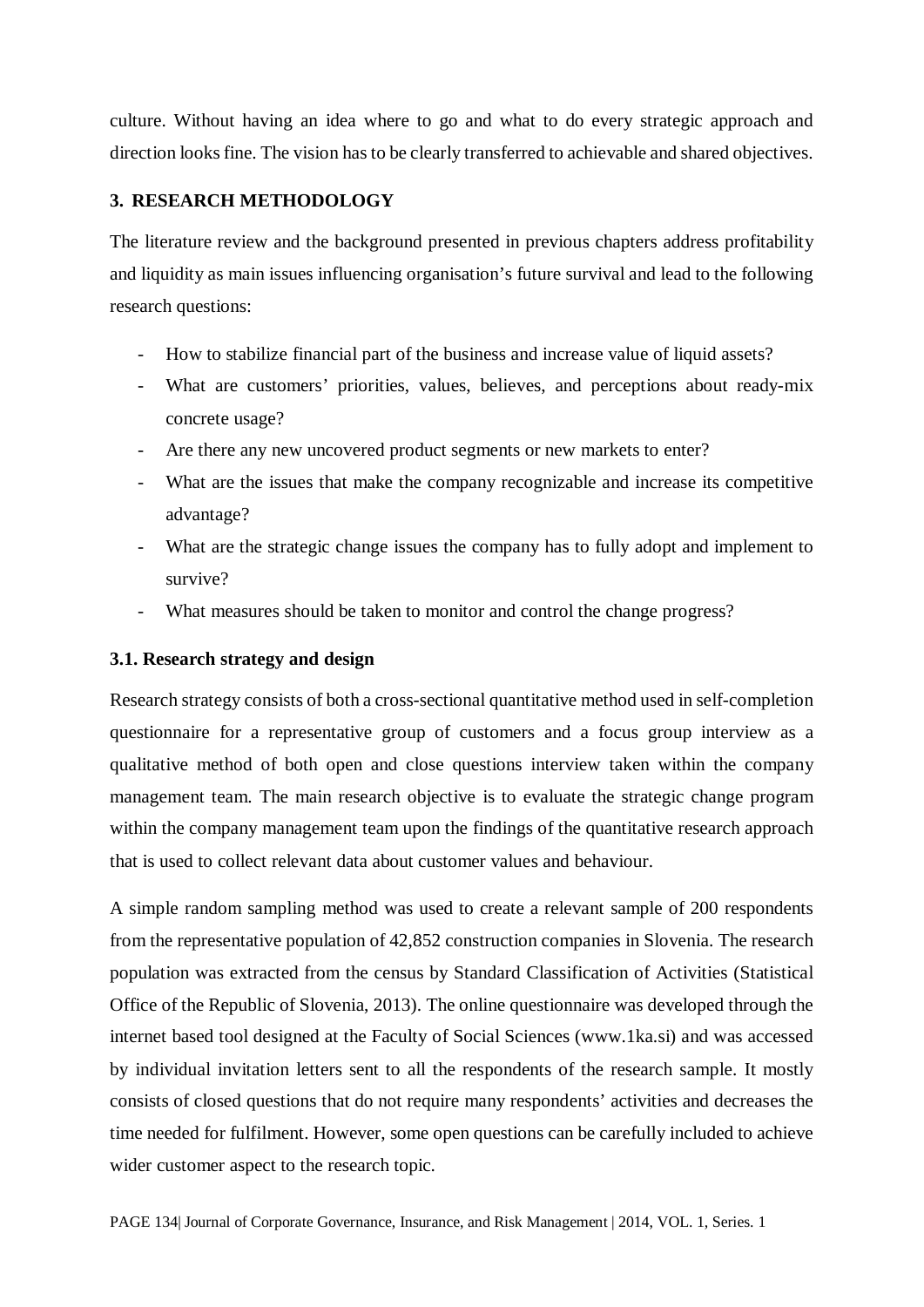Very important part of primary data research consisted of a qualitative method used after the analysis of self-completion questionnaire. Due to the nature of the literature reviewed, an open discussion moderated by researcher generated wider perspective to the research objectives. According to Bryman and Bell (2007) the focus group method is a form of group interview on a specific topic where respondents are invited in a small number by focus group moderator. Four managers with different professions and responsibilities constitute the company's management team and they were all invited to cooperate in focus group interview moderated by general manager. According to Eliot & Associated (2005) a moderator's coordination plan with all research topics and objectives has to be defined and evaluated to achieve the focus group conducting process.

#### **4. ANALYSIS AND FINDINGS**

Before focus group interview with company middle management the online questionnaire among a relevant sample of customers was conducted. While the population sample included 200 respondents, 27 of them were unreachable as their electronic mails were rejected. From 83 questionnaires received 49 are valid. Although only 23 of received questionnaires are fully filled in the gathered data is relevant to evaluate some of the findings upon the analysis. According to Baruch and Holtom (2008) average response rates of surveys collecting data from organisations are 35.7% with a standard deviation of 18.8%. However, response representativeness is more important than the response rate (Cook, et al., 2000). Most of the respondents are organisations within 42.2 Construction of residential or non-residential buildings as they present 66% of respondents. Another important group of organisations presents 17% of companies specialized in a variety of different construction activities (43.99 Other specialized construction activities). Although only a small part of them frequently purchases ready-mix concrete they constitute an important customer segment that should be analyzed separately.

The most important part of primary data research includes evaluation of customer values, beliefs, and perceptions. As shown in figure 3 the most significant issues for customers at the moment of choosing a ready-mix concrete provider are price and quality of concrete.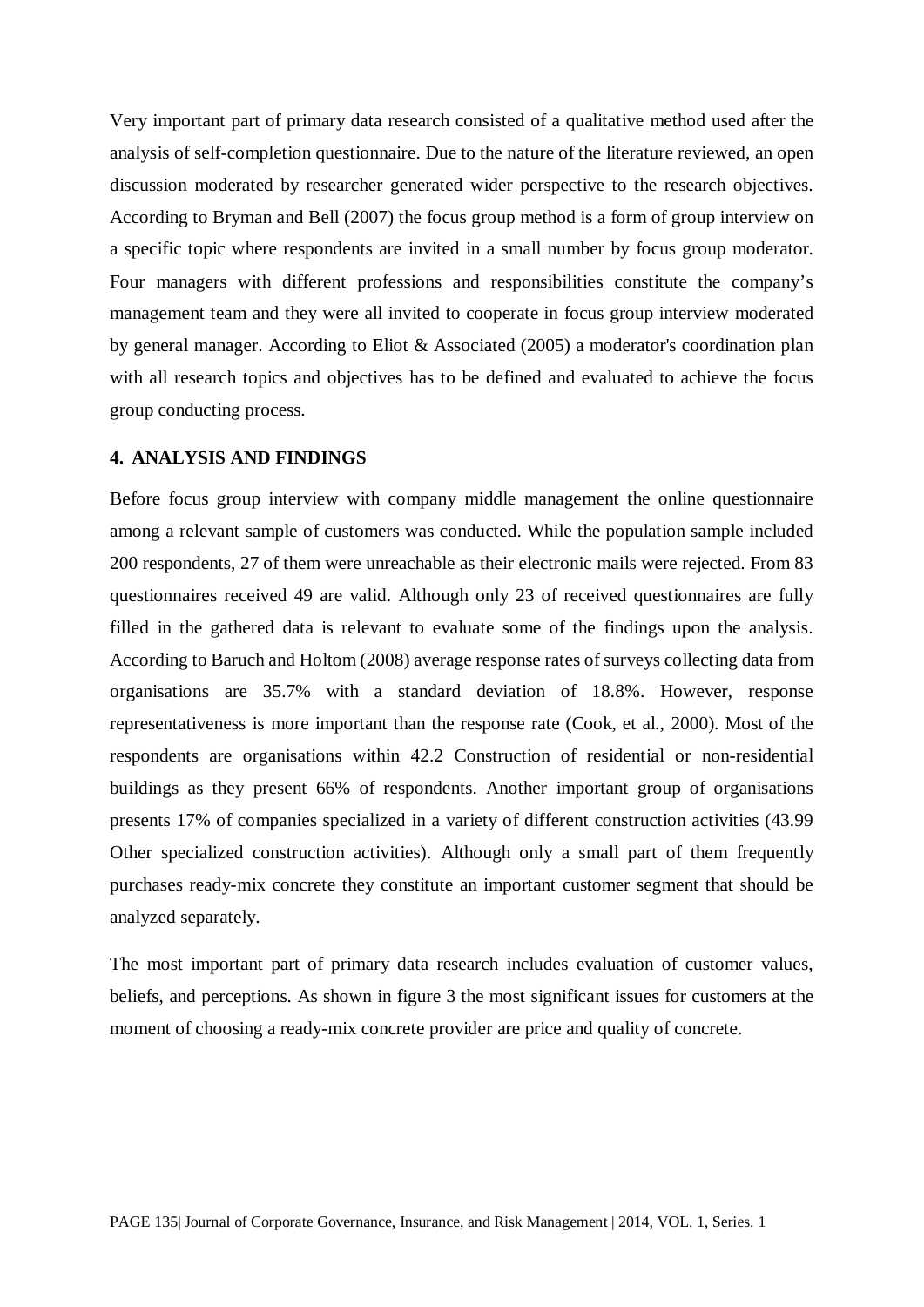

Figure 3: Customers' values

The whole construction procurement chain is based on a ratio between price and quality. As pictured in figure 25 there are noticeable differences between first two issues and all the others that put ready-mix concrete providers in subordinate position against their customers. All the other issues such as good services and concrete producer reputation are not very important when choosing a supplier. Customers certainly do not value concrete provider's reputation at all and every new competitor presents a threat to increase the downward pressure on sales prices. Customers easily change a concrete supplier without any additional costs and they are not loyal to only one ready-mix concrete supplier. While ready-mix concrete producers have to balance their production and return on sales they tend to decrease price when concrete consumption declines, sometimes even below their production costs. All findings about customer values and requirements form the survey demonstrate the features of ready-mix concrete that are similar to commodities. A commodity product is defined as a product of uniform quality with a low degree of differentiation that is easily interchangeable by substitutes of competitors' product (Lager & Blanco, 2010).

The analysis shows many similarities to the Chad Syverson (2008) Market research who argues that the combination of high transport costs and strong dependence on the local construction sector imply the ready-mix concrete market is not the national unit as it is more a collection of local geographic markets. Further, a demand for ready-mix concrete strongly depends on the construction activities only in a particular market. However, stronger competitiveness among concrete producers that results in decreased average prices of the local ready-mix concrete industry cannot contribute to the re-growth of the local construction industry (Syverson, 2008).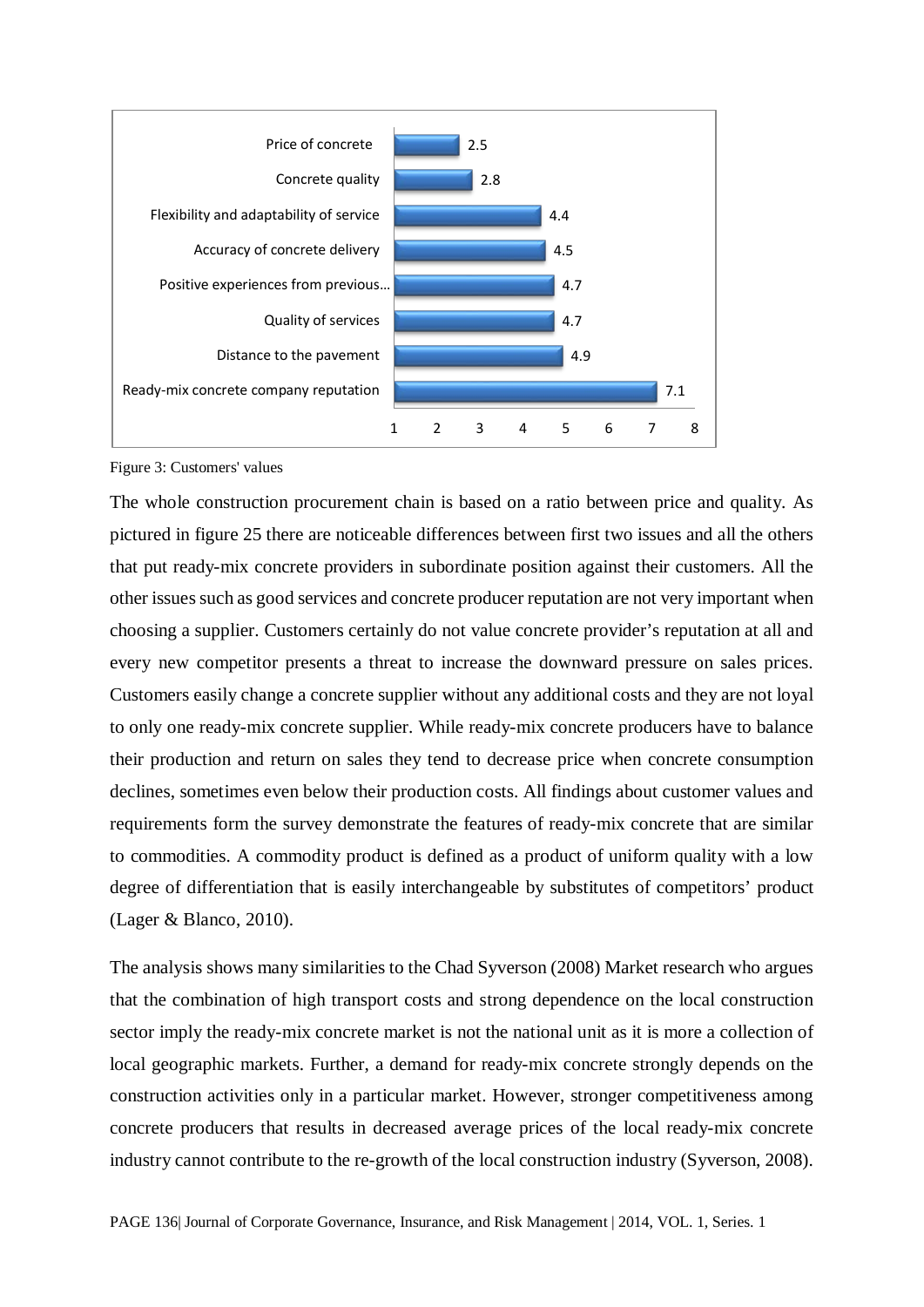Companies specialized in construction activities (SIC 43.99) have quite different requirements as they put product quality at the top of their priorities (figure 4). In addition to the price of concrete the distance of the concrete plant to the pavement and accuracy of concrete delivery is also important. These companies are extremely specific and have diverse requirements. Narayandas (2005) argues that in business markets, almost every customer needs a customized product. Although the ready-mix concrete is a commodity, there are different segments of customers with different needs.



Figure 4: Comparing customers' values by different groups of Standard Classification of Activities

Concrete quality and price are still the most important issues that remain the same but in the opposite rank. A very significant issue when dealing with special concrete mixtures are on time and continuous concrete delivery to the construction pavement. Technology requirements about industrial pavements are strict about the implementation process and smooth operations to achieve high quality end product. Each delay in concrete delivery can result in top layer cracking (Bordax d.o.o., 2013).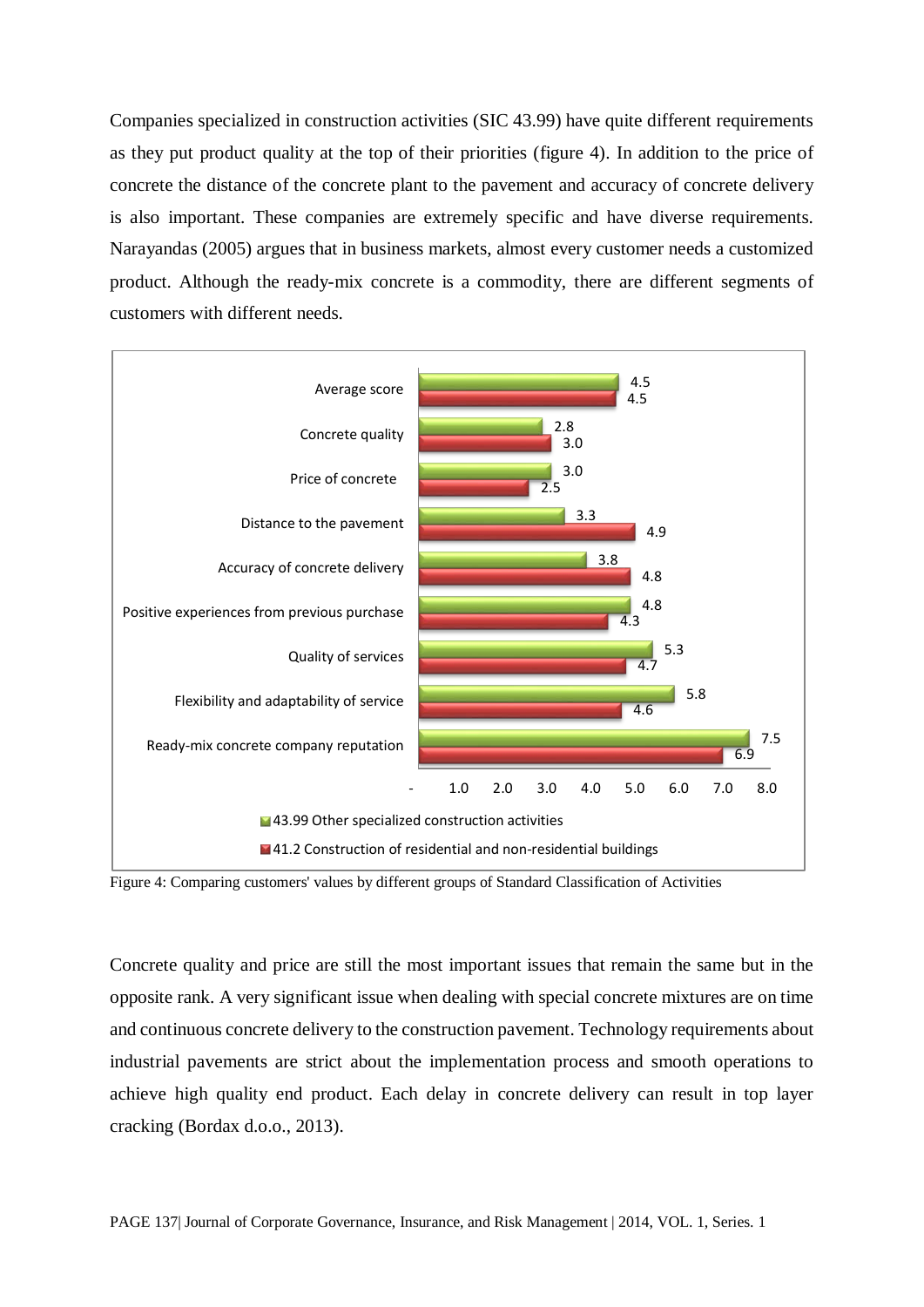Low negotiation power toward customer forces concrete producers taking high business risk to stay on the market hoping to survive when they let their customers delay payments without any obligation. At the same time customers, especially large constructors, have to obtain bank warranties for every public investment. During financial crisis banks tend to increase costs of their warranties and construction companies have to keep a big amount of their cash as a credit for the warranty (Renar, 2013). All those investment requirements further reduce companies' effectiveness and financial stability. Only 18% percent of ready-mix concrete is secured for the payment by bill of exchange, however it is not a highly appreciated warranty system in daily business.

Compared to the population size nearly 7°% of customers occasionally purchase special concrete mixtures. Yet, each particular product mentioned in the questionnaire requires a different marketing and technological approach. There is an opportunity that is also argued by Copher (1995) to step out from the production of concrete as a commodity and move toward providing highly sophisticated solutions.

As the next step in the primary research focus group interview was taken to upgrade the primary research. All five members of Bordax management team attended to evaluate and analyze the industrial situation, company SWOT analysis, and findings from primary data research results. It was moderated by general manager included a brief presentation of the research project, objectives, rules of conducted focus group, and the most important issues regarding the construction industry in Slovenia.

One of the important findings is customer relationship that has to be managed on the long term and must include all employees in the company. Personal relationships with contractors and customers based on the company's core values during years are one of the strongest business drivers in the industry (Syverson, 2008). All members support Syverson argument about relationship capital. Results on average are better graded from customers' perceptions than from company internal staff as they illustrate that employees should be more self-confident and trusting to the most important customers.

Members put their arguments forward quite differently depending on their professional perceptions, but most of the importance was put on product and service quality. Further, poor internal and external communication disrupts the quality because all the production and implementation is not optimized and small mistakes cause quality failures. Better educated and more experienced employees in all areas are an important factor to increase quality of the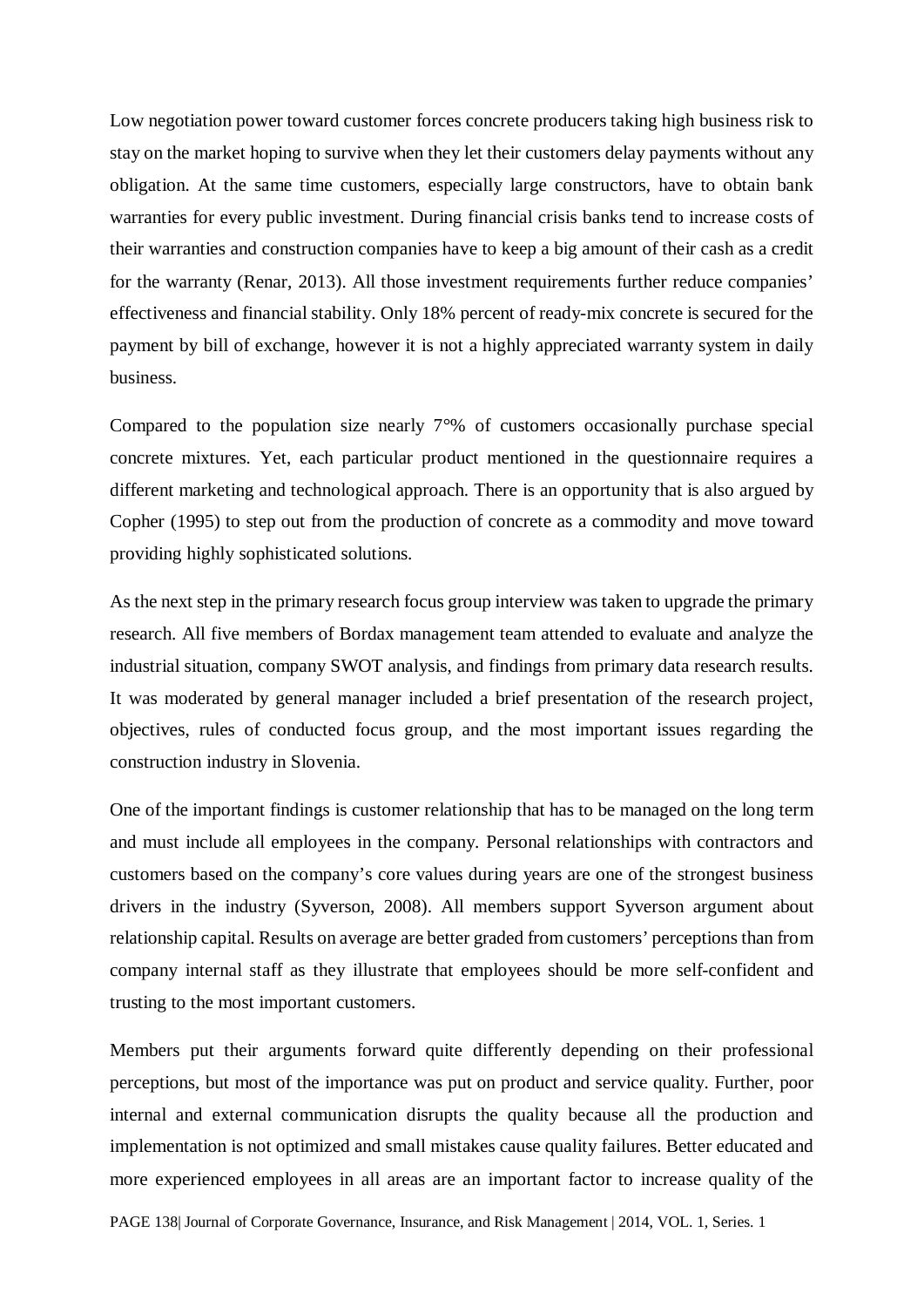concrete especially when there are some new more sophisticated concrete solutions to implement.

### **5. CONCLUSIONS AND IMPLICATIONS**

According to primary research findings and environmental impact there are several features influencing the strategic change model composition and its priorities. Despite the construction industry depression Bordax performance remains relatively stable. There is enough time for detailed consideration of company's vision, mission, and core values. Construction industry is in a rapid transformation and government has no vision and no investment strategy of public infrastructure for the next few years. During strategic change process the company needs high level of flexibility to adapt to possible external changes in the construction market. Besides, a strategic change model must be reliable to ensure that organisation's core values, which are delivered through business to customers, will be without any errors and mistakes. Consistency of direction and constancy of purpose are essential features of every change management team (Victor & Franckeiss, 2002). Due to the organisation size, structure, and relatively simple processes there is no need for a complex and extensive change model. The clarity and efficiency of all change procedures and policies are more important. Victor & Franckeiss (2002) argue that many change models tend to be either too simplified or just too academic. As mentioned in primary research customers are divided into more target segments. While some of them mostly prefer low price of concrete irrespective of the quality other customers demand individually developed concrete mixtures with special characteristics. Strategic change model has to provide a possibility to manage different strategic directions for particular product and market segments. In addition, change management specifically needs feedback and relevant information about the change process performance and its direction (Pryor, et al., 2007).

Through the evaluation of research findings The Five Dimensions Strategic Change Model by Viktor & Franckeiss (2002) appears as the most appropriate model that is suitable for this particular case. Its flexibility and cyclical form are main model benefits that provide an effective management tool for practical use. The change model is simple and transparent. However, it covers all key functions of every effective strategic change implementation.

#### **5.1. The five dimensions of strategic change**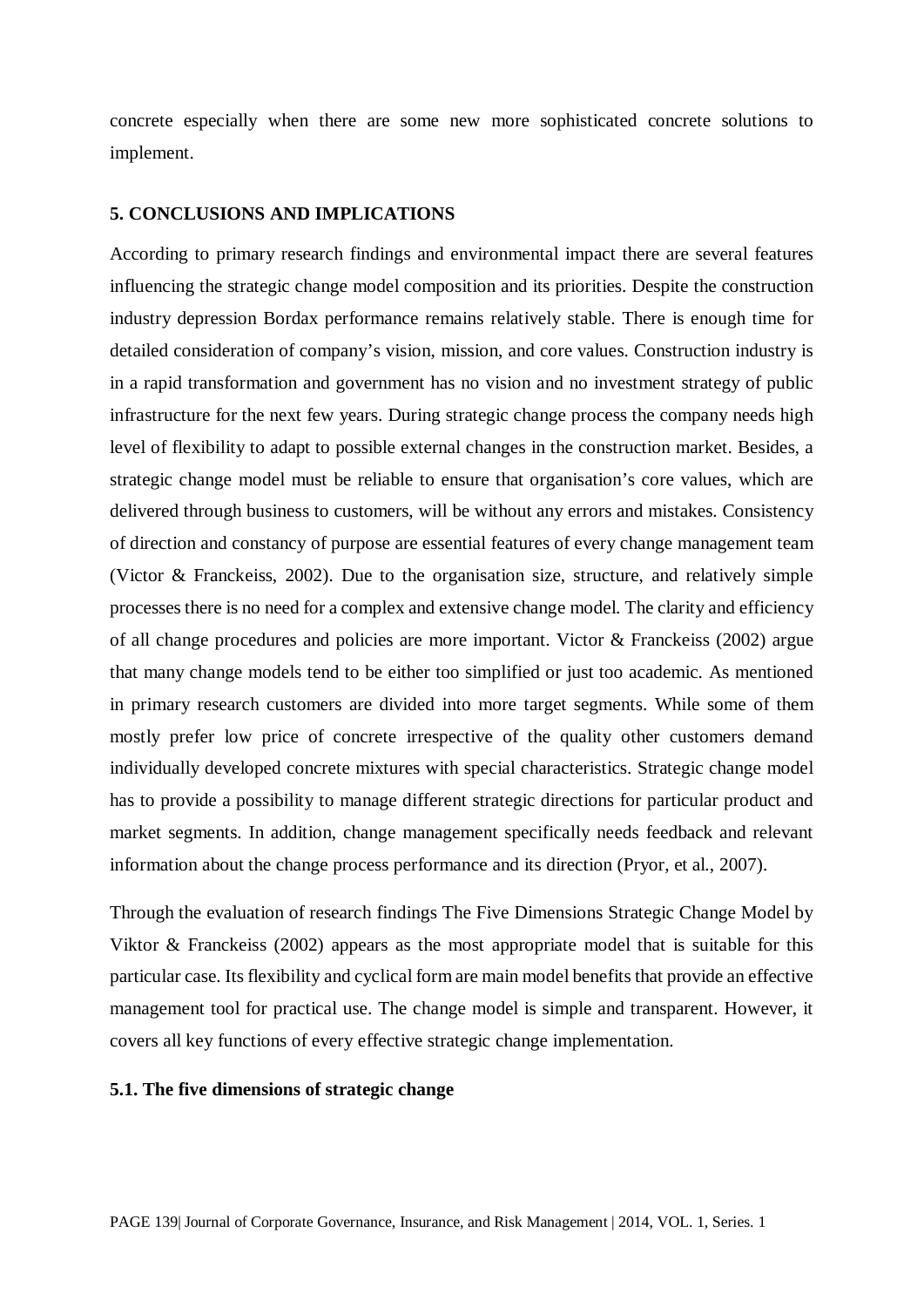According to Victor and Franckeiss (2002) the strategic change is defined as a cyclical progress of five dimensions that consist of all important activities and aspects to implement new strategic direction into organisation culture that result in desired business performance (figure 5).



Figure 5: General description of Bordax strategic change model

#### **(a)**

*Direct dimension* provides the organisation's overall direction and purpose and consists of company's vision, mission, and aspirational value statements (Victor & Franckeiss, 2002). Bordax takes the leading position as the most sophisticated ready-mix concrete producer in the market. While fully standing behind the product quality they try hard to perform all given promises to customers. There are two strategic directions within overall business strategy explained. Basic ready-mix concrete production consists of cost-effective strategy as both the process and business structure remain more or less the same while individually developed special concrete mixtures as a new special concrete production are fully developed and implemented through the differentiation strategic approach. Both strategies are interdependent because each particular change in one of the product lines influences the other's performance in a positive way.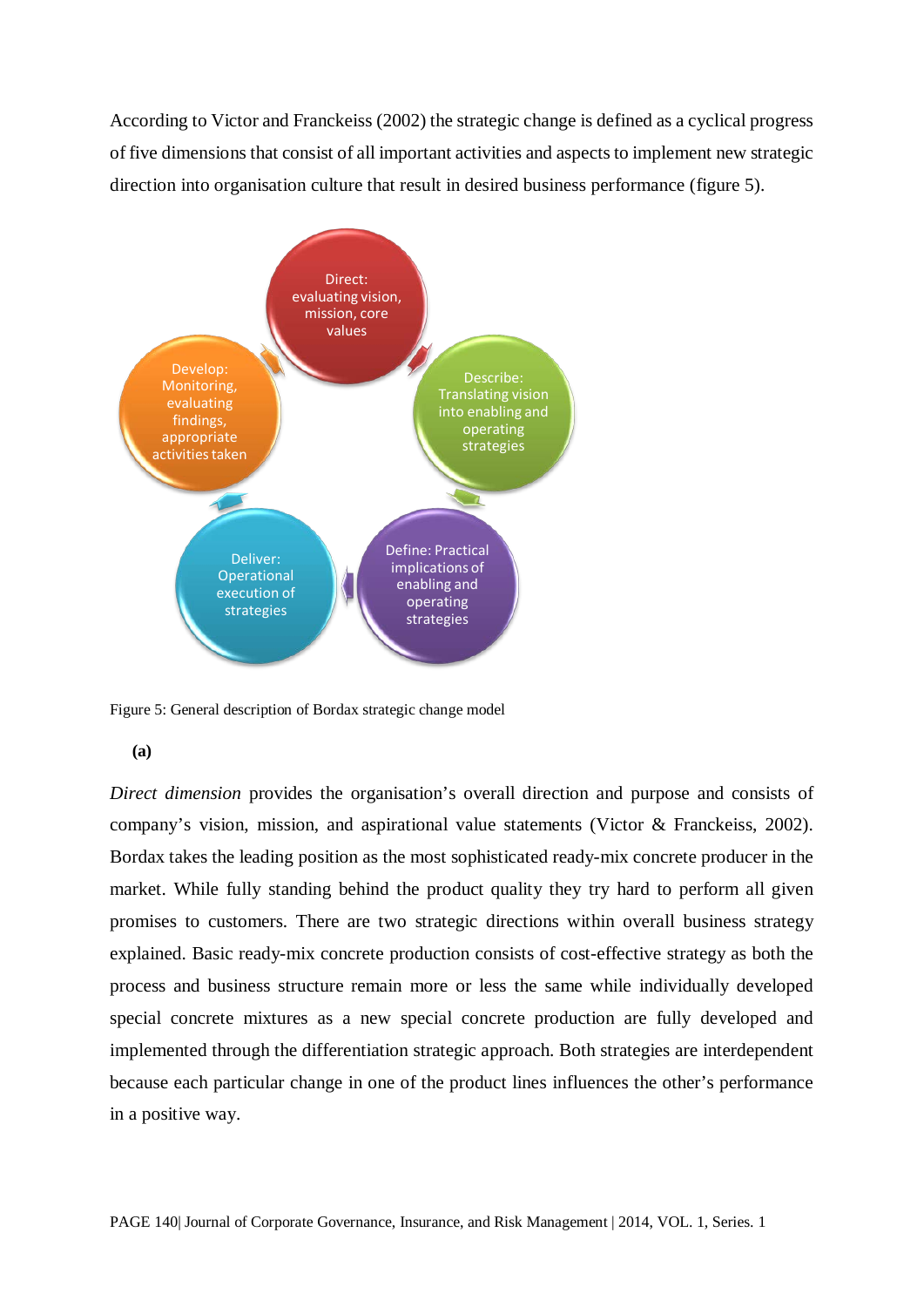*Describe dimension* translates the vision and mission into enabling strategies and operational strategies (Victor & Franckeiss, 2002). Operational strategies are tied to company's main functions defining every strategic objective more narrowly. Cost-effective strategy is concerned to balance between optimal sales price and cost of production because the basic line products are fully standardized and hardly differentiate among competitors. Marketing strategy must also balance between the product price, payment conditions and risk of business. Internal quality control has to be reorganized into research & development department to take a more proactive approach. Additionally to its basic activities researchers in laboratory have to develop new more sophisticated products with special technical requirements. In cooperation with marketing strategy and individual customers concrete based developing clusters have to be established where procurement chain is optimized to provide sophisticated solutions directly for each particular customer. Non-shrinking concrete, visible concrete, and acid-resistance concrete are no more just products, but an important part of individually developed solutions. The whole production, operational processes, and structure must adjust to new technology and organisational requirements.

*Define dimension* is concerned with the practical applications of the strategies to establish approach consistency (Victor & Franckeiss, 2002). Each organisation department must have established project management for each of the proposed projects or applications to monitor its progress and financial structure.

Next dimension is defined as *Deliver* where all business strategies have to be operationally defined to ensure that all the processes and procedures are implemented in view of their strategic directions and objectives (Victor & Franckeiss, 2002). Open communication that is consistent with management behaviour is crucial for the strategic change success.

*Develop dimension* is defined as the evaluation and monitoring stage of the change process that has to review the business strategy and take appropriate changes in the case of unwanted circumstances(Victor & Franckeiss, 2002). Ongoing analyses like SWOT analysis and frequent scan of the environment are activities that support proactive approach of risk management to keep the change ahead. Top management's most important rule is to communicate and behave strategic change approach and analyse, monitor, and lead all the projects and programs in progress. Every turn of the strategic change cycle is an opportunity for management to scan, analyze, and propose new project and programs.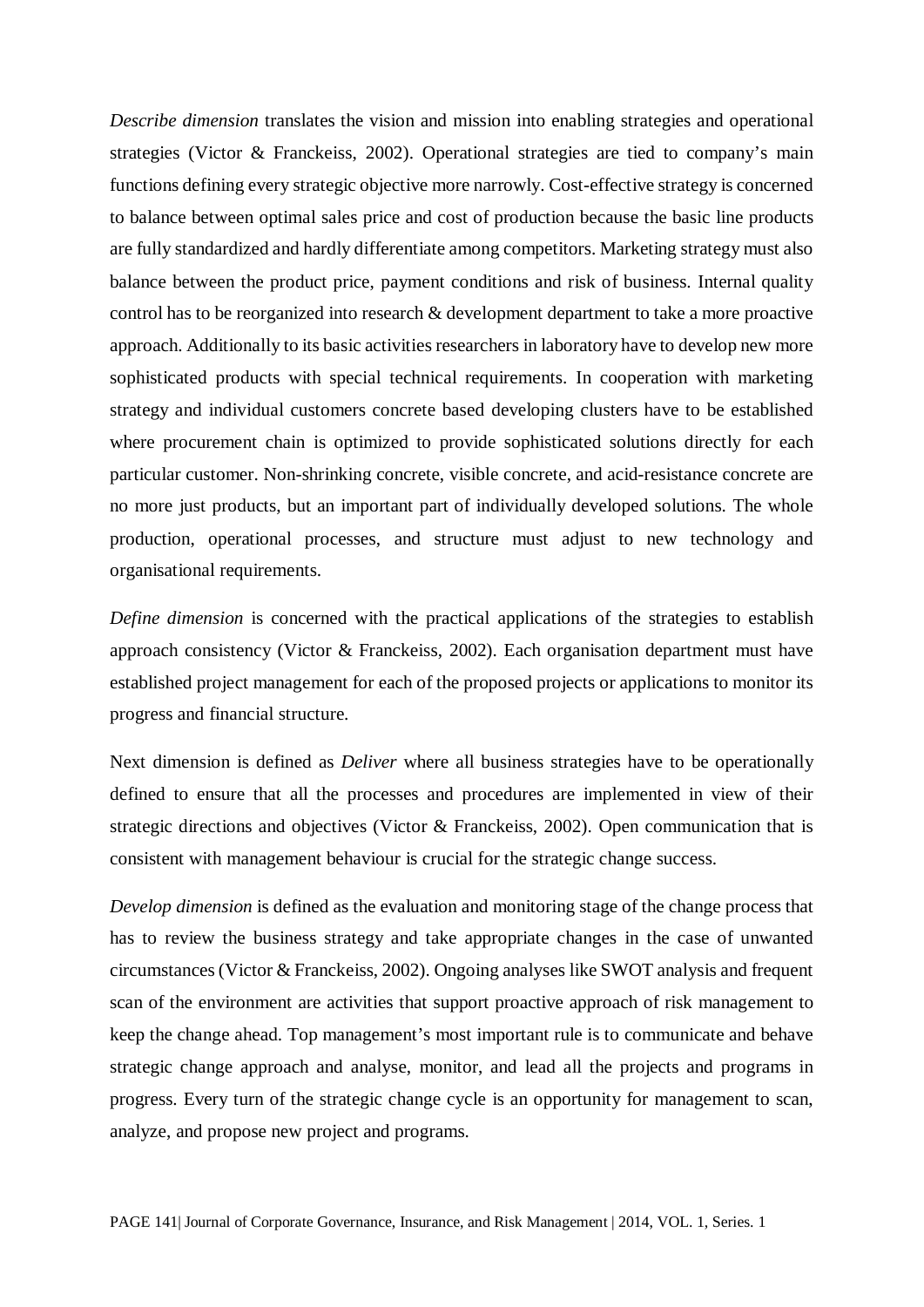#### **Section 1.02**

### **5.2. Conclusions and implications**

Taking into account the presented findings upon the primary research and analyses of environment there are some of the major conclusions that have to be described in addition to the strategic change model evaluated above.

- Every successful change requires a consistency of direction and a constancy of purpose in the form of strong leadership that leads the direction and transforms new behaviour deeply into organisational culture.
- Individual coaching, mentorship and outsourced consultancy are some of the possibilities every manager has to be prepared to apply at least partially for both personal growth and company's future performance.
- Mostly low educated employees in the company who are very different could easily become an obstacle when their daily jobs turn around and business becomes unstable without clearly defined processes and structure.
- Ready-mix concrete is a commodity that requires a reasonable marketing and technology approach. While standardized production requires strict implementation of low-cost strategy, individually developed concrete mixtures could achieve higher revenues with well designed differentiation strategy.
- A very important short term objective is to stabilize company's financial performance through marketing and sales strategic program including customer relationship management. Strictly defined sales conditions and payment requirements customers have to satisfy consistently are essential part of new sales approach.

New strategic approach improves company's overall performance, stabilizes financial and liquid resources, and increases its competitive advantage due to more specific and unique market position. During the research some of limitations and recommendations appeared and they are briefly described below.

- A combination of low response to the questionnaire sent and huge industry transition are reasons why some of the results are not relevant for more precisely defined conclusions. To increase reliability of presented findings the company's management should perform similar market research more frequently to measure customers' behaviour through longer time period.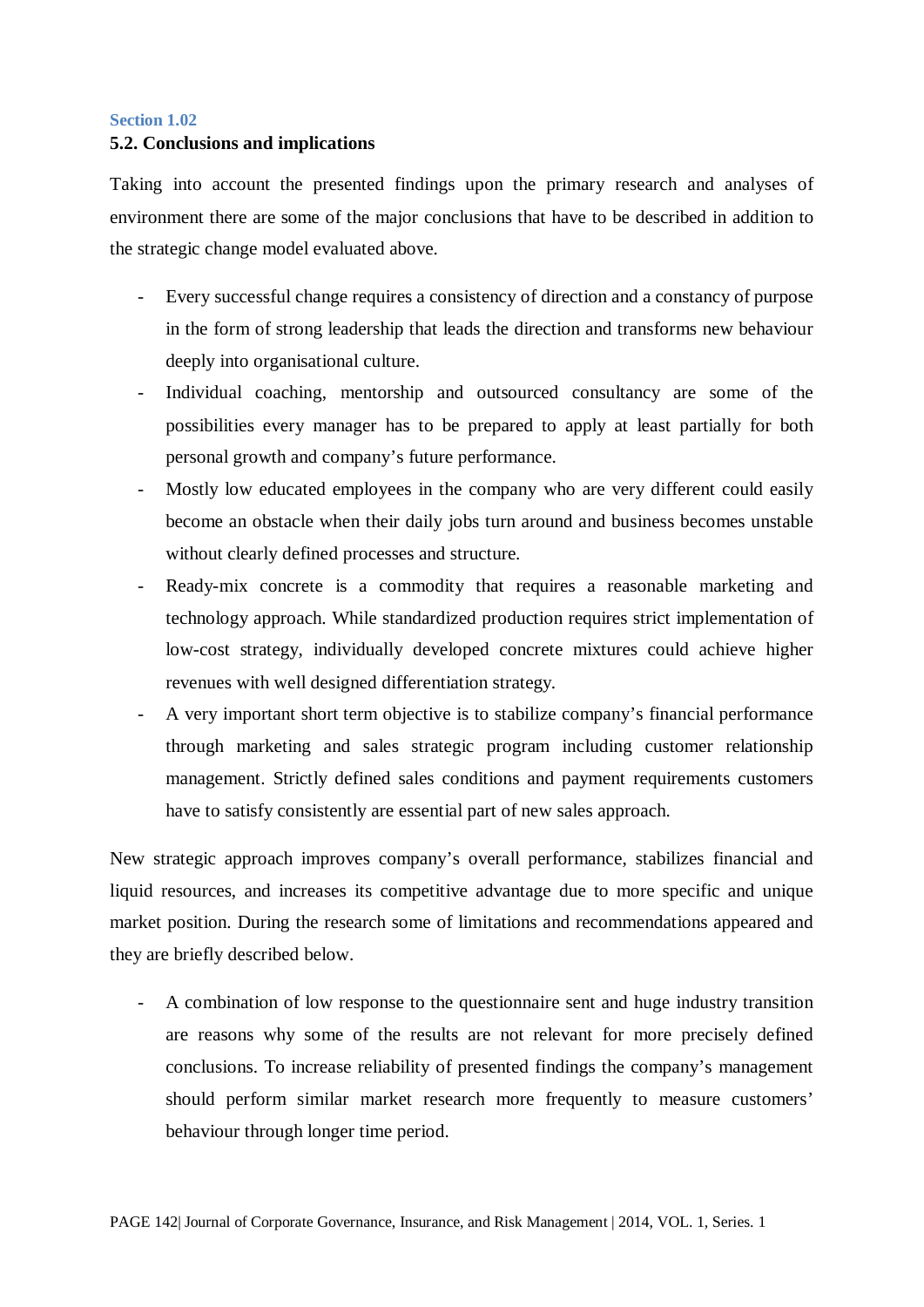- Findings related to special concrete mixtures represent a starting point for further individual developing project work with clearly defined and measured objectives on the basis of established clusters of cooperation organisations.
- While management has the responsibility and power to implement desired strategy there is a liquidity issue outside of direct influence. The lack of liquid resources strongly depends on the environmental conditions like payment culture, payment policies of the most powerful entities, and credit and financial resources health.
- Despite its limited competences the government should provide stable environment with financial and public support to the construction industry as one of the major industries in the country.
- Chamber of construction industry must evaluate all industry priorities and escalate problems construction companies face daily and proactively cooperate with all entities that have influence on development of the construction market.

There are no simple and effective solutions to return as a positive result shortly since management must strictly keep the direction toward new desired vision, motivate and positively influence all entities that are part of the new strategic change program.

#### **REFERENCES**

Balogun, J., 2001. Strategic change. Management quarterly, January, pp. 2-11.

- Balogun, J. & Hailey, V. H., 2008. Exploring strategic change. 3 ed. Essex: Pearson Education Limited.
- Baruch, Y. & Holtom, B. C., 2008. Survey response rate levels and trends in organizational research. Human Relations, Vol.61(8), pp. 1139-1160.
- Bordax d.o.o., 2013. Internal documentation, Ljubljana: s.n.
- Bryman, A. & Bell, E., 2007. Business Research Methods. second edition ed. New York: Oxford University Press Inc..
- Burke, W. W. & Litwin, G. H., 1992. A Casual Model of Organizational Performance and Change. Journal of Management, No.3, pp. 523-545.
- Chamber of Commerce and Industry of Slovenia, 2011. Slovenia Excellence in construction, engineering, and project design, Ljubljana: Chamber of Commerce and Industry of Slovenia, Chamber of Construction and Building Materials Industry of Slovenia.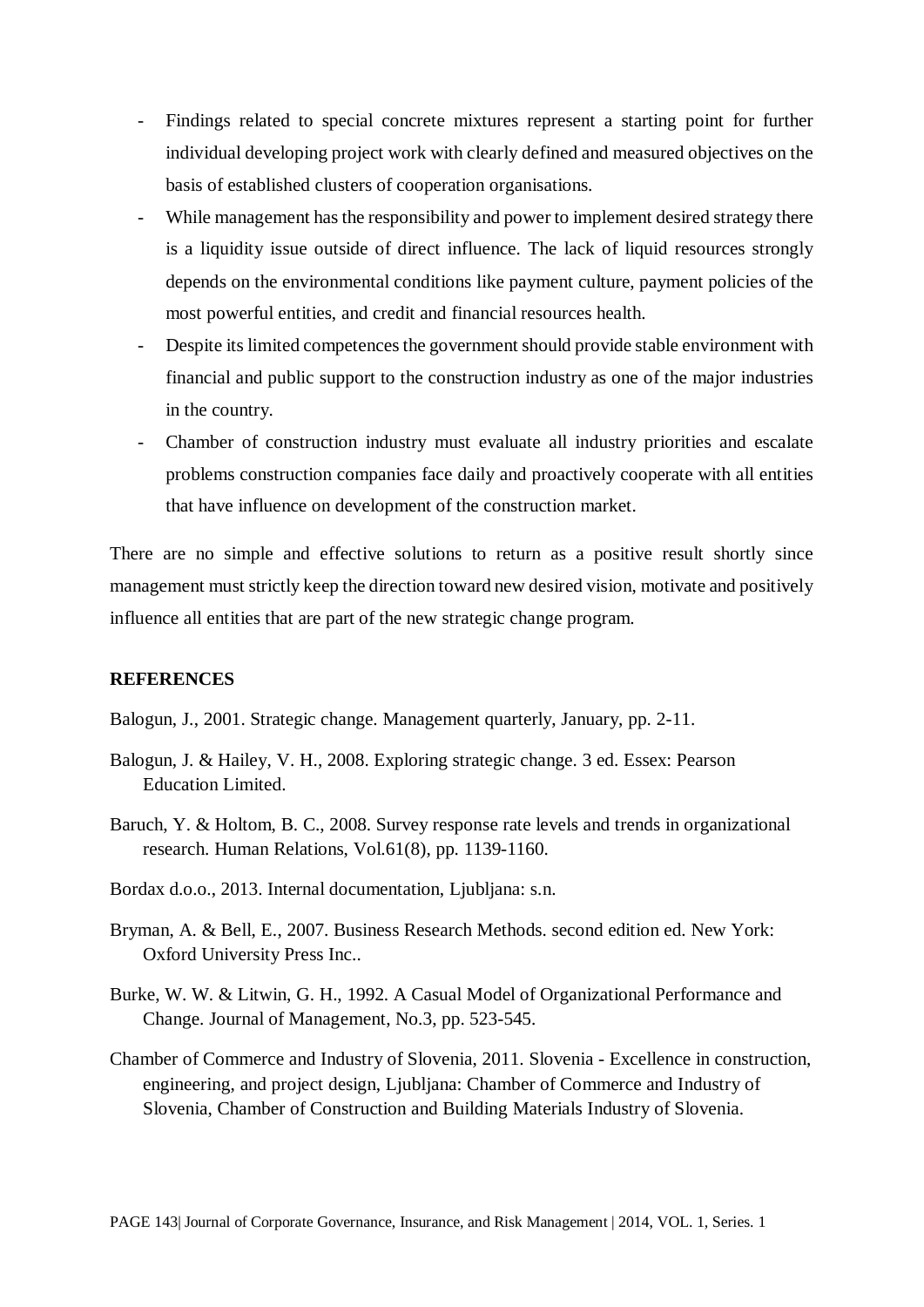- CIA Central Intelligence Agency, 2013. Library: The World Factbook. [Online] Available at: https://www.cia.gov/library/publications/the-world-factbook/geos/si.html [Accessed 12 October 2013].
- Cook, C., Heath, F. & Thompson, R. L., 2000. A Meta-Analysis of Response Rates in Webor Internet-based surveys. Educational and Psychological Measurement, December, pp. 821-836.
- Copher, H. J., 1995. Making ready mixed concrete more than a commodity, Sun Valley: The Aberdeen Group.
- Demsar, A., 2013. Statistical Office of the Republic of Slovenia. [Online] Available at: http://www.stat.si/eng/novica\_prikazi.aspx?id=5821 [Accessed 18 October 2013].
- Elliot & Associated, 2005. Guidelines for Conducting a Focus Group, s.l.: Eliot & Associates.
- European Commission, 2013. Eurostat. [Online] Available at: epp.eurostat.ec.europa.eu/portal/page/portal/eurostat/home/eurostat [Accessed 17 November 2013].
- Grm, B. et al., 2012. Statistical Yearbook of the Republik of Slovenia 2012. Ljubljana: Statistical Office of the Republic of Slovenia.
- Johnson, G., 1992. Managing Strategic Change Strategy, Culture and Action. Long Range Planning, No. 1, pp. 28-36.
- Kotter, J. P., 1995. Leading Change: Why transformation efforts fail. Harvard Business Review, March-April, pp. 59-67.
- Kotter, J. P., 2012. Accelerate!. Harvard Business Review, November, pp. 1-13.
- Kotter, J. P. & Schlesinger, L. A., 2008. Choosing Strategies for Change. Harvard Business Review, July-August, pp. 2-10.
- Lager, T. & Blanco, S., 2010. The Commodity Battle: a product-market perspective on innovation resource allocation in the Process Industries. International Journal of Technology Intelligence and Planning, 9 September, pp. 128-150.
- Lewin, K., 1975. Field Theory in Social Science. New York: Harper and brothers.
- Macmillan, H. & Tampoe, M., 2000. Strategic management: Process, COntent, and Implementation. New York: Oxford University Press Inc..
- Narayandas, D., 2005. Building Loaylaty in Business Markets. Harvard Business Review, September, pp. 1-11.
- Porter, M. E., 2008. The Five Competitive Forces that Shape Strategy. Harvard Business Review, January, pp. 78-93.